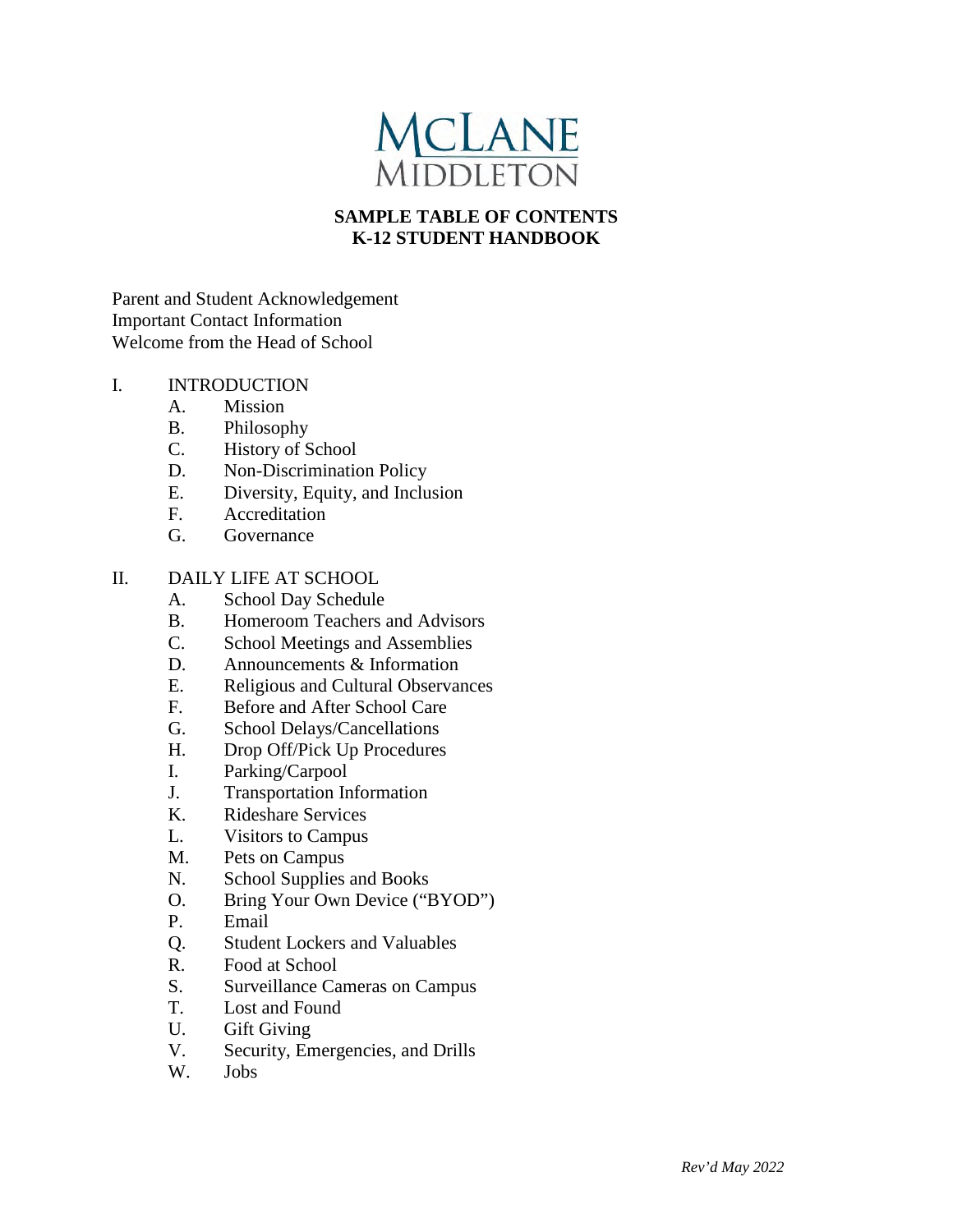### III. RESIDENTIAL LIFE

- A. Dormitory Living
- B. Dorm Parents/Student Leaders
- C. What to Bring
- D. What To Leave At Home
- E. Rooms and Decoration
- F. Room Assignments
- G. Room Searches
- H. Dorm Visitation
- I. Visitors and Overnight Guests
- J. Hours
- K. Study Hall and Weeknight Check-In
- L. Accommodations During School Breaks and Travel Arrangements
- M. Campus Mailboxes

### IV. ACADEMIC PROGRAM

- A. Curriculum
- B. Course Load
- C. Academic Waivers
- D. Study Habits
- E. Homework
- F. Assessments/Test/Examinations
- G. Grading System and Progress Reports
- H. Grades and Honors
- I. Academic Warning/Academic Concern
- J. Tutoring
- K. Library
- L. Standardized Testing
- M. Advanced Placement Courses
- N. Independent Study
- O. Summer Projects and Courses
- P. Class Placement
- Q. Promotion Standards
- R. Secondary School Placement Process
- S. College Counseling
- T. College Visits for Seniors
- U. Graduation

### V. COMMUNITY EXPECTATIONS

- A. Honor Code
	- *1. Academic Honesty*
	- *2. Cheating*
	- *3. Plagiarism*
- B. General Conduct
- C. Speech and Respect for Community Members
- D. Dress Code and Appearance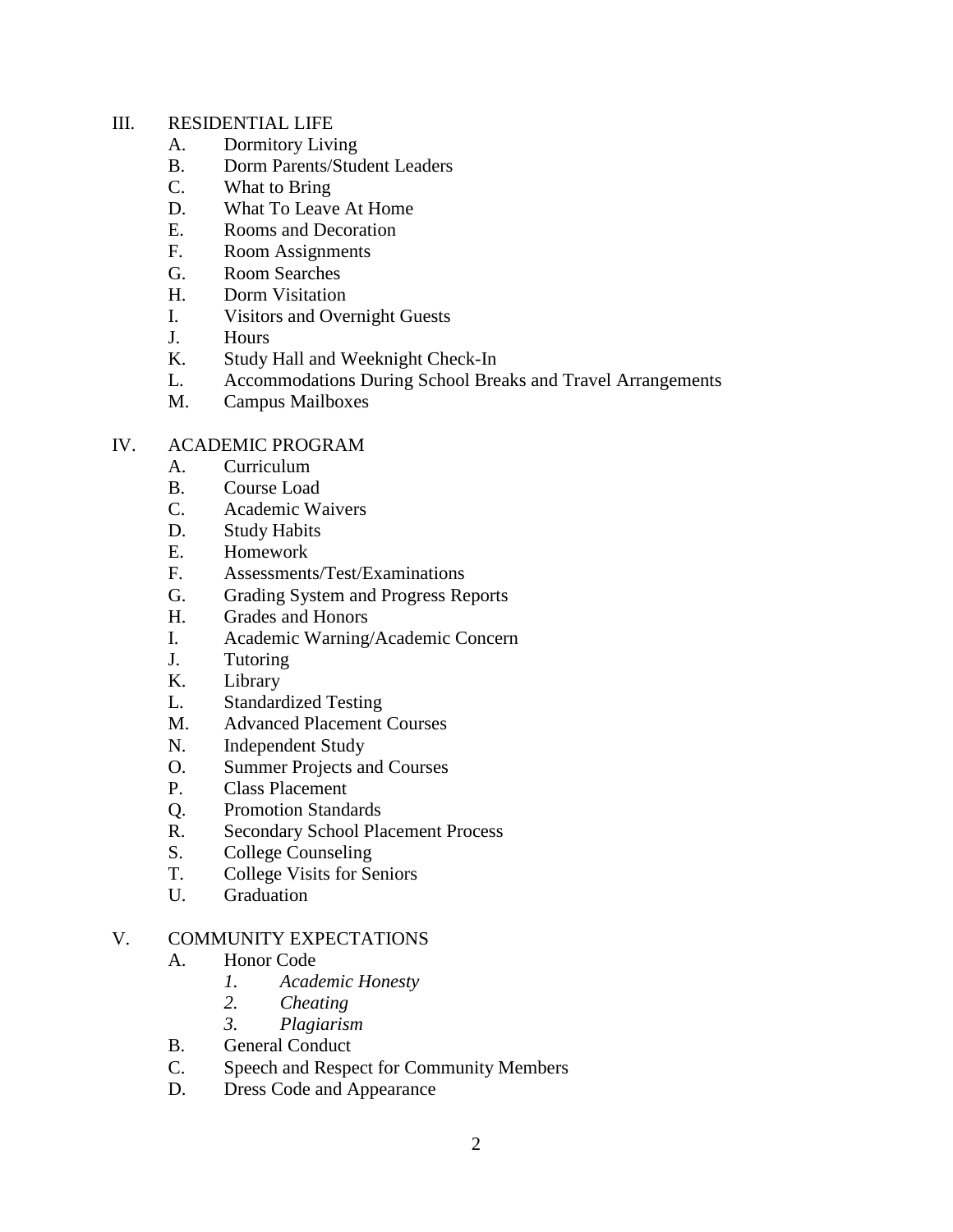- E. Attendance and Absences
- F. Tardiness
- G. Permission to Leave Campus
- H. Driving Privileges
- I. Bullying, Harassment, and Hazing
- J. Sexual Intimacy, Sexual Harassment, and Sexual Assault
- K. Responsible Use of Technology
- L. Sexting and Sexually Explicit Material
- M. Social Media
- N. Cell Phones and Electronic Devices
- O. E-Safety Policy
- P. Use of Alcohol, Drugs and Tobacco
- Q. Sanctuary Policy or Seeking Help
- R. Inappropriate Items/Weapons
- S. Search and Seizure

### VI. DISCIPLINE GUIDELINES

- A. Overview and Philosophy
- B. The Discipline Committee
- C. Investigations and Cooperation
- D. Administrative Leave
- E. Detention
- F. Probation
- G. Suspension and Expulsion
- H. Flexibility to Impose Alternate Sanctions
- I. Behavioral Expectations While Away From School
- J. Parent Involvement with Disciplinary Matters
- K. Disclosure to Community
- L. Disclosure to Colleges
- M. Disclosure to Next Schools

### VII. STUDENT HEALTH AND SUPPORT

- A. School Nurse or Health Center Overview
- B. Health Records
- C. Medications at School
- D. Immunization
- E. Communicable Illness
- F. Accommodations
- G. Mental Health and Other Counseling
- H. Medical Leave
- I. Allergies
- J. Health Emergencies
- K. Privacy and Confidentiality
- L. Child Abuse and Neglect Reporting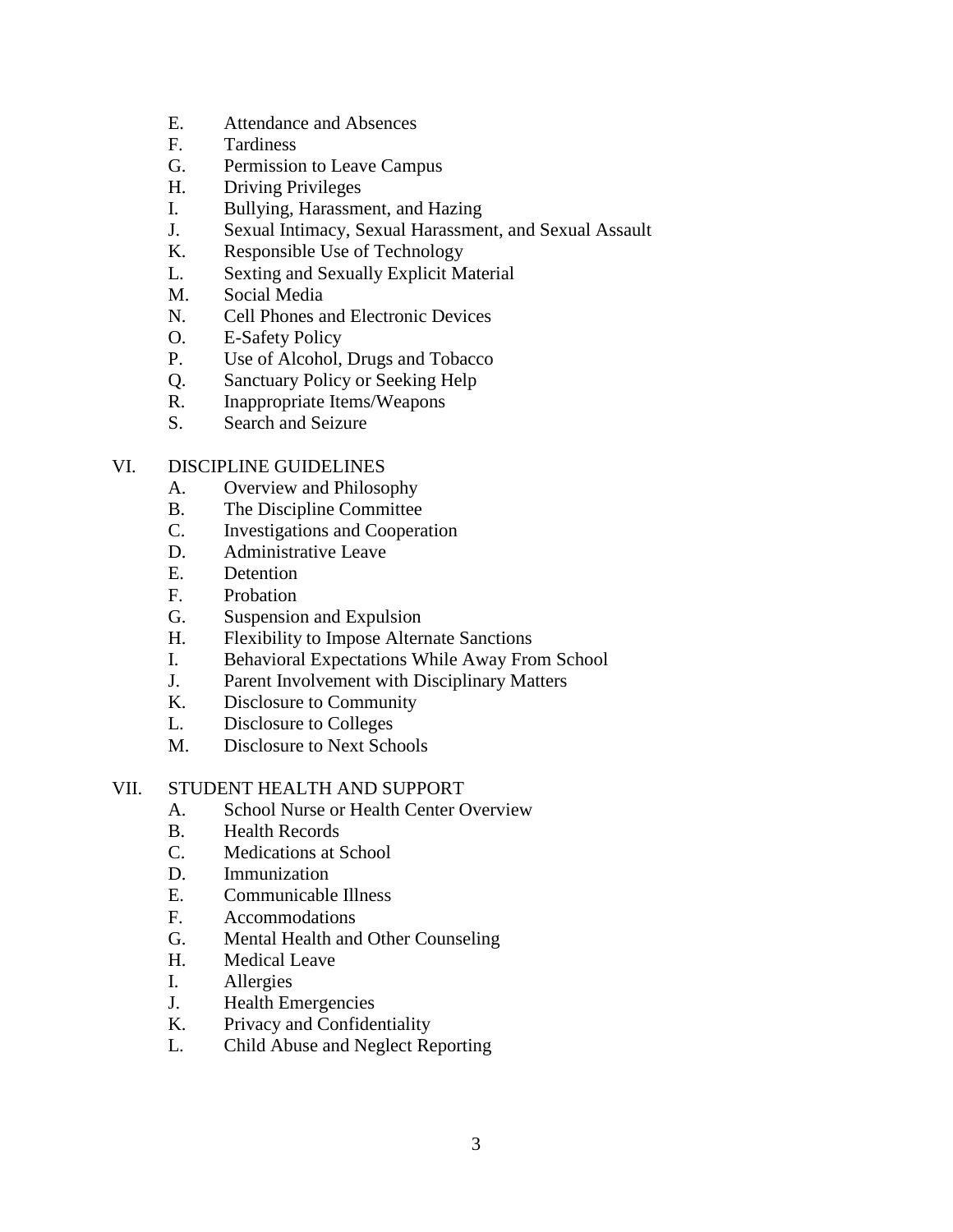### VIII. ATHLETICS

- A. Eligibility
- B. Physical Education
- C. Sportsmanship
- D. Parent Coach Communications
- E. Interscholastic Athletic Programs
- F. Sports Clothing and Equipment
- G. Medical and Other Excuses
- H. Head Injury/Concussions

### IX. EXTRA-CURRICULAR ACTIVITIES AND SPECIAL EVENTS

- A. Student Government and Community Service
- B. Student Activities and Organizations
- C. Fundraising
- D. Student Publications
- E. School Trips and Chaperones
- F. School-Sponsored Social Events
- G. Birthdays & Parties
- H. School Gatherings Off Campus (Not Sponsored by the School)

### X. GENERAL SCHOOL POLICIES

- A. Leave of Absence
- B. Student Media Information
- C. Background Checks
- D. Students Age 18 and Older
- E. International Students
- F. School Directory
- G. Student Records and Transcripts
- H. Asbestos Hazard Emergency Response Act

### XI. FAMILY INVOLVEMENT

- A. Family Partnership and Support for School Policies
- B. Family-School Communication
- C. Parent-Teacher Communication and Conferences
- D. Current Family Contact Information
- E. Multiple Households
- F. Parent Association
- G. Volunteering
- H. Annual Fund and Fundraising

### XII. ENROLLMENT AND FINANCIAL INFORMATION

- A. Enrollment Agreements
- B. Tuition Assistance
- C. Billing
- D. Student Accident Insurance
- E. Tuition Refund Plan